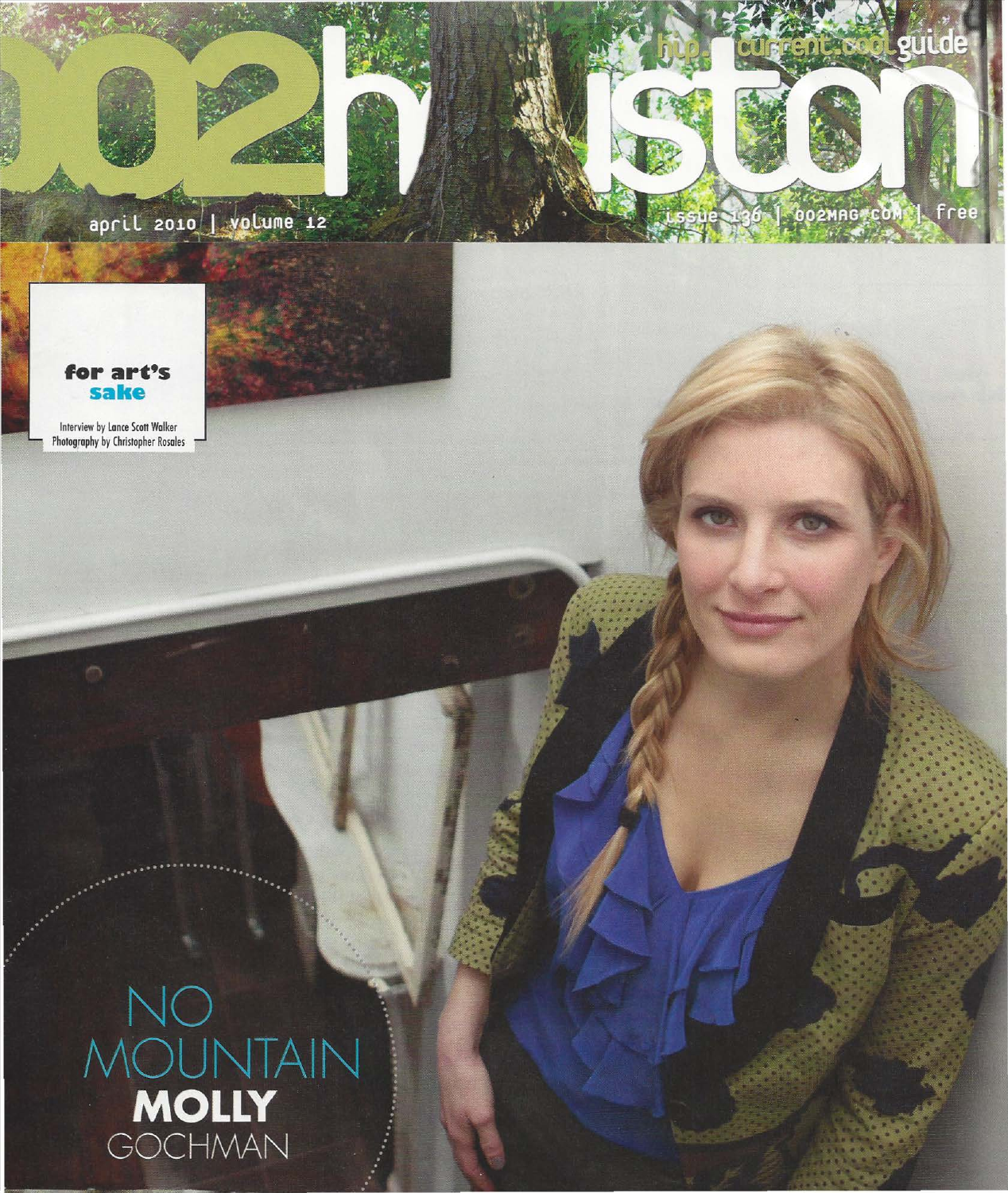### A LOT OF PEOPLE WANT THE WORK TO STAY THE SAME 20 YEARS LATER, 40 YEARS LATER; I EMBRACE THE CHANGES THAT HAPPEN.

#### TIME IS AN IMPORTANT CONCEPT IN YOUR WORK - THE LAYERS OF TIME AND SUCH, BEING THAT OUR CONCEPT OF 'TIME' IS CHANGING SO RAPIDLY BECAUSE OF THE IMMEDIACY OF EVERYTHING IN THIS DAY AND AGE, HOW ARE YOU DEALING WITH THAT - IS THAT AFFECTING YOUR WORK?

Yes. I made one work at the end of October, beginning of November, it was called "Ain't No Mountain High Enough..." Actually, the work was called "Traffic." It was based on the song "Ain't No Mountain High Enough,"

but it was based on bird songs.

#### YOU'RE STEALING MY THUNDER ALREADY. I HAD THIS QUESTION WRITTEN

Oh, I'm sorry! I don't know if I ever actually publicly talked about this with that work but there's so much of our communication now is through text messaging and email that I think because of that, the roots with relationships are less grounded. With relationships and also with *home*, because we're moving so much. I think that people are feeling that. I'm feeling that. I'm working with materials a lot of the time off of the street and I also embrace how things change over time. Even how my work changes over time. A lot of people want the work to stay the same 20 years later, 40 years later; I embrace the changes that happen.

YOUR WORK HAS ALWAYS ENCOURAGED PARTICI-PATION. NOT WITH EVERY ONE OF THEM, BUT WITH A LOT OF THEM YOU ENCOURAGE THE PARTICIPA-TION OF THOSE VIEWING YOUR WORK. THIS SORT OF REFERS TO THE LAST QUESTION, BUT AS WE MOVE MORE AND MORE INTO THIS SORT OF NAR-CISSISTIC SOCIETY WHERE EVERYONE HAS A FACEBOOK OR A TWITTER PROFILE BY WHICH THEY COMMUNICATE AND SORT OF PUT THEMSELVES OUT THERE, DO YOU EVER WORRY THAT THE WON-DER OF PARTICIPATION WILL EVER GET LOST?

Well, I feel like the participation that we are doing is pretty distant. I haven't been able to really get into... maybe I shouldn't go there, but I think that participat-

ing on Facebook or participating on Twitter is very different from participating live. And having a live exchange with someone... the quality of that is richer. Our memories are formed in nine dimensions, and in front of the computer screen, we don't experience time the way we do moving in architectural space. In movies, when they screen architectural spaces, they're pushing you through the spaces to help you create better memories of what's going on. And I think that time is moving faster because we're spending more time in front of the screen, and we are creating more relationships that are more shallow in a way because the memories of these relationships are more difficult to grasp.

## **WHAT ARE YOU WORKING ON NOW?**

Right.

THEY'RE ONE-DIMENSIONAL.

I'm interested in working on the memory collage some more. I'm about to talk to Mary Beth Edelson, an artist who's in New York, and we're going to do a show

> together in 2010 in Dallas. She's a feminist artist and a pioneer in the feminist art movement. She's been doing these performances that are one-on-one, and she makes eye contact at the person and the person stares back at her until one of the people breaks the gaze. That experience is recorded with 3 photographs. And then after that performance is done, she makes a drawing based on her perspective of the performance. So there are 4 perspectives - there are those 3 photographs and then there's the drawing, and she doesn't share the drawing. It's her personal documentation; and so the idea that part of the work is something that no one ever sees I find really interesting. But I don't know what part of the project she's most fascinated with, and I'm looking forward to getting to talk to her more about this while in New York and being able to collaborate with her in some way.

#### WHEN YOU DO A LARGE-SCALE WORK LIKE "WELCOME." THE BRAILLE ESPLANADE PROJECT IN NEW ORLEANS, THE REALITY IS THAT WITH A WORK THAT'S OVER 100 FEET LONG, PEOPLE ONLY REALLY EXPERIENCE A PART OF IT AT A TIME. DO YOU THINK ABOUT THAT. THAT YOUR LARGER WORKS ARE EXPE-**RIENCED IN PIECES?**

Yes, I do. I always think about that, actually, with all of my work. Even if it's a small object, I think about how someone's going to enter the room and what it would be like if someone were 6 feet tall or if it was a child and if the room was full of people. Depending on the lighting in the room, the time of day. So, when thinking about Welcome, I thought about all the different views

coming into the city park, coming into the museum, from various spaces in the park.

#### BACK TO WHERE YOU STOLE MY THUNDER EARLIER, WHY DID YOU CHOOSE "AIN'T NO MOUNTAIN HIGH ENOUGH" FOR "TRAFFIC?"

Because it was my little brother's favorite when he was about 5, and at that time I was walking in the botanical gardens where they were protesting the expansion of this road nearby and I was curious why they were protesting this and I did some research and found that the sound of automobile traffic was affecting bird populations - and my brother's first word was 'bird.' So all of these things came together to make this work. I don't know if my brother is crazy about this work. He doesn't like Diana Ross anymore -and it was the Diana Ross version. Now, he's not as fond.



Foxclove 2009 - (exhibited at Performa, 2009). Two Photographic Prints that comprise one work. Both are of the same images taken from the exact same file. One is a Digital C-Print on Glossy paper. The other is an Inkjet Pigment Print on thick cotton rag, similar to watercolor paper.